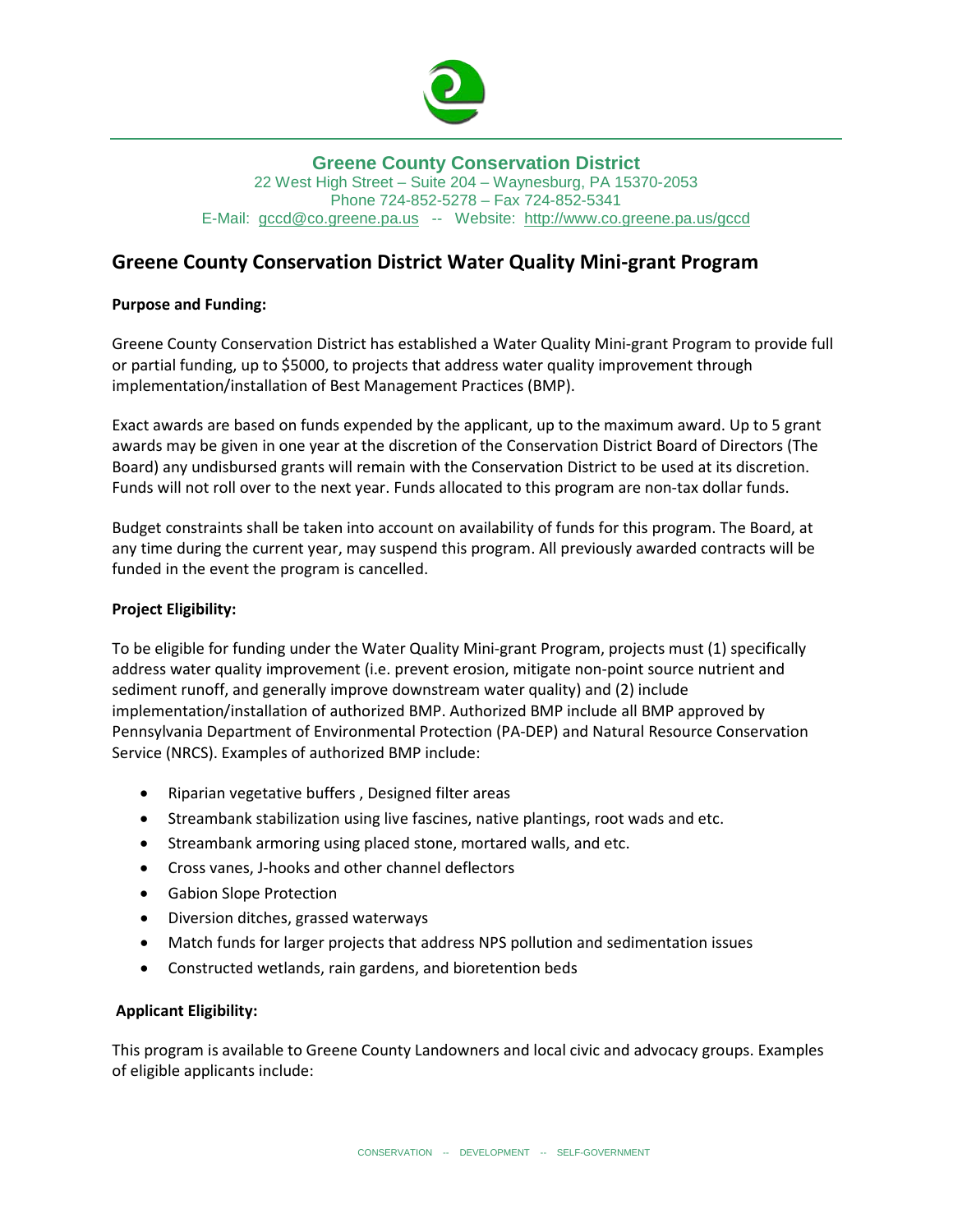- Individual or groups of landowners
- Homeowner Associations
- Locally-based environmental organizations
- School-based or scouting organizations
- Sportsman Associations
- Civic associations

Applicants must provide a Social Security number or Federal Tax ID number so that a Federal 1099 may be issued for dispersed funds.

#### **Application Requirements:**

Greene County Conservation District accepts applications for the Water Quality Mini-grant Program year round and grants are awarded twice annually. This essentially creates two, continuous open application periods. Applications are ranked by priority during the first period based on whether an applicant has received funding through the program in the past. Applications are not ranked by priority during the second period but are awarded to previously funded applicants on a first-come, first-serve basis.

| <b>Application Period</b> |                        | <b>Application Consideration/Decision</b> | <b>Priority Status</b>             |
|---------------------------|------------------------|-------------------------------------------|------------------------------------|
|                           | The third week of      | <b>Greene County Conservation</b>         | Priority given to applicants who   |
|                           | January through the    | District Board Meeting - The third        | have not previously received       |
|                           | second week of July    | Tuesday of July                           | funding through this program       |
|                           | The third week of July | <b>Greene County Conservation</b>         | No Priority given. Funds awarded   |
|                           | through the second     | District Board Meeting - The third        | to previously funded applicants    |
|                           | week of January        | Tuesday of January                        | on a first-come, first serve basis |

Interested applicants should develop an application packet consisting of the following items:

- 1. *Greene County Conservation District Water Quality Mini-grant Program Application* (Available online at *www.co.greene.pa.us* or by contacting the Conservation District at 724-852-5278)
- 2. An 8  $\frac{1}{2}$ " x 11" copy of a United States Geological Survey (USGS) Topographic map identifying where the BMP will be installed
- 3. Photographs, clearly identifying the project site
- 4. A descriptive narrative of the project and the problem it is designed to address

Applications must be received prior to the start of the project and the applicant must contact the Conservation District to schedule a site visit with Conservation District Technical Staff. Applications will not be approved without a site visit. Once a complete application is received and a site visit has been conducted, the Board will consider the application during the appropriate, regularly scheduled meeting (see table above).

Approval of all BMP and Mini-Grant applications will be at the discretion of the Board and following the recommendation of Conservation District Technical Staff.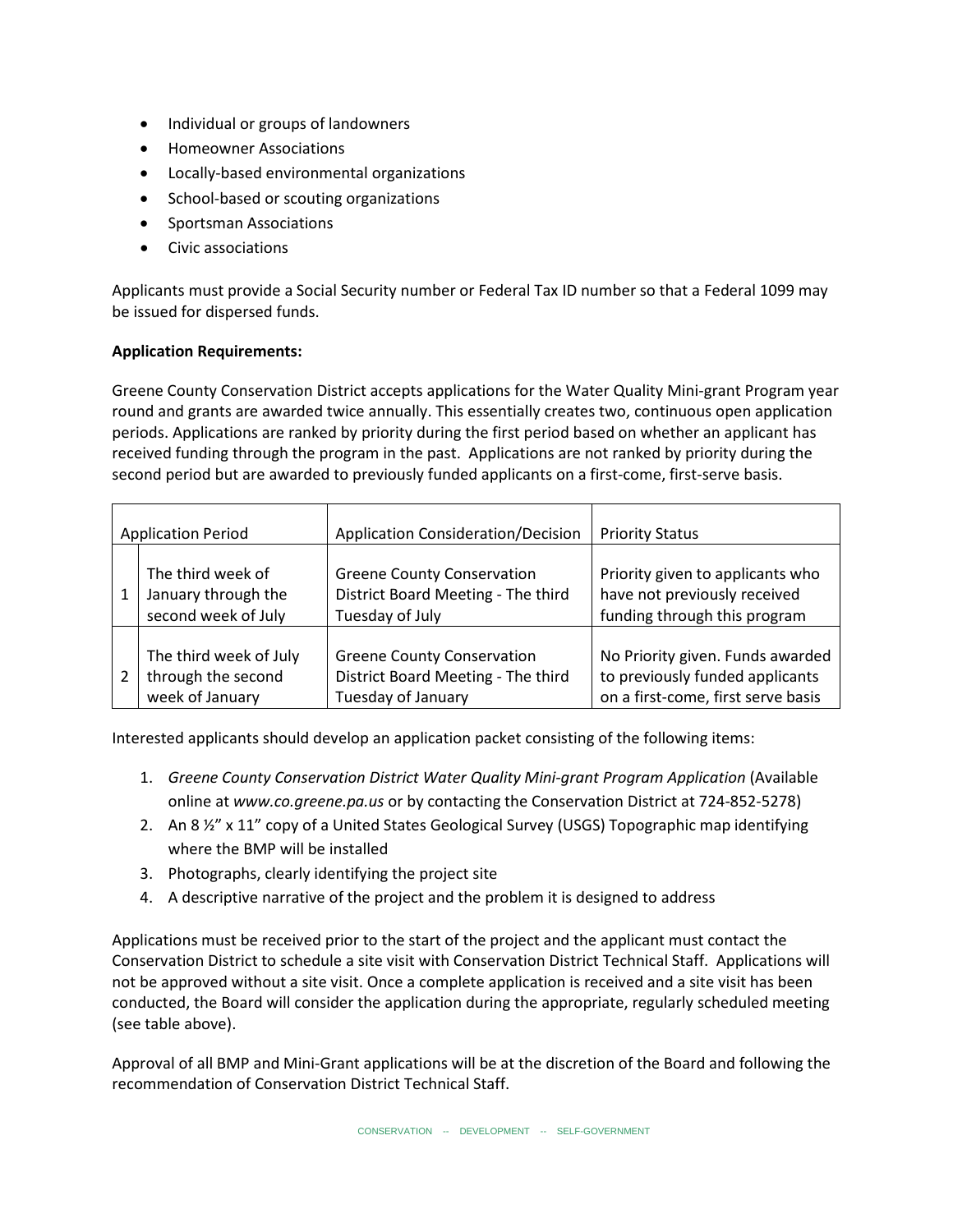#### **Program Requirements:**

Applicants will be given one year to complete their project. Grant extensions may be granted by the Board but must be requested in writing at least two months prior to the end of the contract.

Applicants must obtain any and all required permits as outlined in PA Code 25 Chapter 102/105 prior to start of project. Permit costs associated the project are reimbursable. Approval of the Water Quality Mini Grant does not exempt the applicant from any permit fees unless specifically waived in the Conservation District's Fee Schedule.

Funds may only be used to offset direct costs of BMP implementation/installation. Reimbursement requests must include receipts showing all costs to be reimbursed. Examples of acceptable costs include:

- Materials required for BMP implementation/installation and paid for by applicant
- Labor required for BMP implementation/installation and paid for by applicant
- Equipment rental cost required for BMP implementation/installation and paid for by applicant
- Permitting costs required for BMP implementation/installation.

No administrative costs, costs of on-hand materials, or in-kind contributions from the applicant will be paid. Examples of unacceptable costs include:

- Labor provided in-kind
- On-hand materials from previous projects or other sources

## **Reporting Requirements:**

Funds are released as a reimbursement only when approved BMP are completely implemented/installed and functional. It is the responsibility of the applicant to provide all necessary documentation for reimbursement to the Conservation District, including:

- 1. A written statement from Technical Staff of either the Conservation District or the NRCS asserting that the project is completed to Pennsylvania Technical Guide Standards and/or Pennsylvania Chapter 105 permit conditions are met.
- 2. Copies of all receipts/invoices to be reimbursed.

Failure to provide these items will result in funds not being released. If the project is part of a larger project that is funded by other sources outside the Conservation District, the applicant must also provide proof that the funding being requested was not or will not be paid by another source.

Additionally, the applicant must contact the Conservation District to schedule a final site visit with Conservation District Technical Staff. Funds will not be released without a site visit.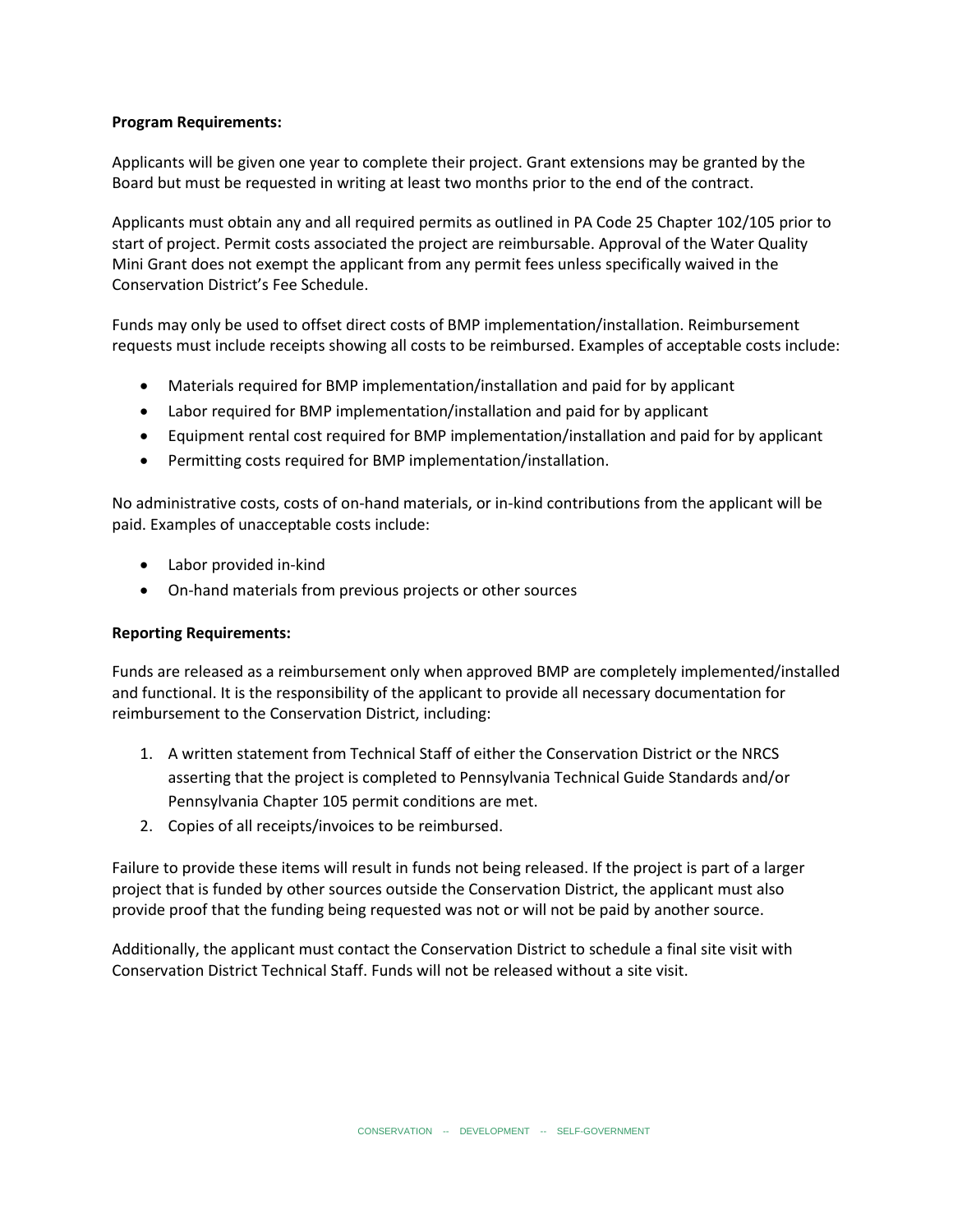# **Greene County Conservation District Water Quality Mini-grant Program Application**

Applications are reviewed twice annually by the Greene County Conservation District Board of Directors on the third Tuesday of January and July. Contact the Greene County Conservation District, at 724-852-5278, for more information or to schedule a site visit with technical staff.

| <b>Applicant Information</b>                                                                                                               |                             |                                                           |                                  |  |  |
|--------------------------------------------------------------------------------------------------------------------------------------------|-----------------------------|-----------------------------------------------------------|----------------------------------|--|--|
| Name of Applicant (Individual or Organization)                                                                                             |                             | Applicant Social Security Number or Federal Tax ID Number |                                  |  |  |
|                                                                                                                                            |                             |                                                           |                                  |  |  |
| <b>Applicant Mailing Address</b>                                                                                                           | <b>State</b>                |                                                           | Zip Code                         |  |  |
|                                                                                                                                            |                             |                                                           |                                  |  |  |
|                                                                                                                                            |                             |                                                           |                                  |  |  |
| Contact (If applicant is an organization)                                                                                                  | <b>Contact Phone Number</b> |                                                           |                                  |  |  |
|                                                                                                                                            |                             |                                                           |                                  |  |  |
| Have you or your organization received funds from the Greene County Conservation District Water<br>Quality Mini Grant Program in the past? |                             | If yes, in what year?                                     |                                  |  |  |
| (Please circle One) Ves or No                                                                                                              |                             |                                                           |                                  |  |  |
| <b>Project Information</b>                                                                                                                 |                             |                                                           |                                  |  |  |
| <b>Project Title</b>                                                                                                                       |                             |                                                           | Amount Requested (up to \$5,000) |  |  |
|                                                                                                                                            |                             |                                                           |                                  |  |  |
| Description of Problem and Project Scope (Attach additional pages as needed)                                                               |                             |                                                           |                                  |  |  |
|                                                                                                                                            |                             |                                                           |                                  |  |  |
|                                                                                                                                            |                             |                                                           |                                  |  |  |
|                                                                                                                                            |                             |                                                           |                                  |  |  |
|                                                                                                                                            |                             |                                                           |                                  |  |  |
|                                                                                                                                            |                             |                                                           |                                  |  |  |
|                                                                                                                                            |                             |                                                           |                                  |  |  |
|                                                                                                                                            |                             |                                                           |                                  |  |  |
|                                                                                                                                            |                             |                                                           |                                  |  |  |
|                                                                                                                                            |                             |                                                           |                                  |  |  |
|                                                                                                                                            |                             |                                                           |                                  |  |  |
|                                                                                                                                            |                             |                                                           |                                  |  |  |
|                                                                                                                                            |                             |                                                           |                                  |  |  |
|                                                                                                                                            |                             |                                                           |                                  |  |  |
|                                                                                                                                            |                             |                                                           |                                  |  |  |
|                                                                                                                                            |                             |                                                           |                                  |  |  |
|                                                                                                                                            |                             |                                                           |                                  |  |  |
|                                                                                                                                            |                             |                                                           |                                  |  |  |
|                                                                                                                                            |                             |                                                           |                                  |  |  |
|                                                                                                                                            |                             |                                                           |                                  |  |  |
|                                                                                                                                            |                             |                                                           |                                  |  |  |
|                                                                                                                                            |                             |                                                           |                                  |  |  |
|                                                                                                                                            |                             |                                                           |                                  |  |  |
|                                                                                                                                            |                             |                                                           |                                  |  |  |